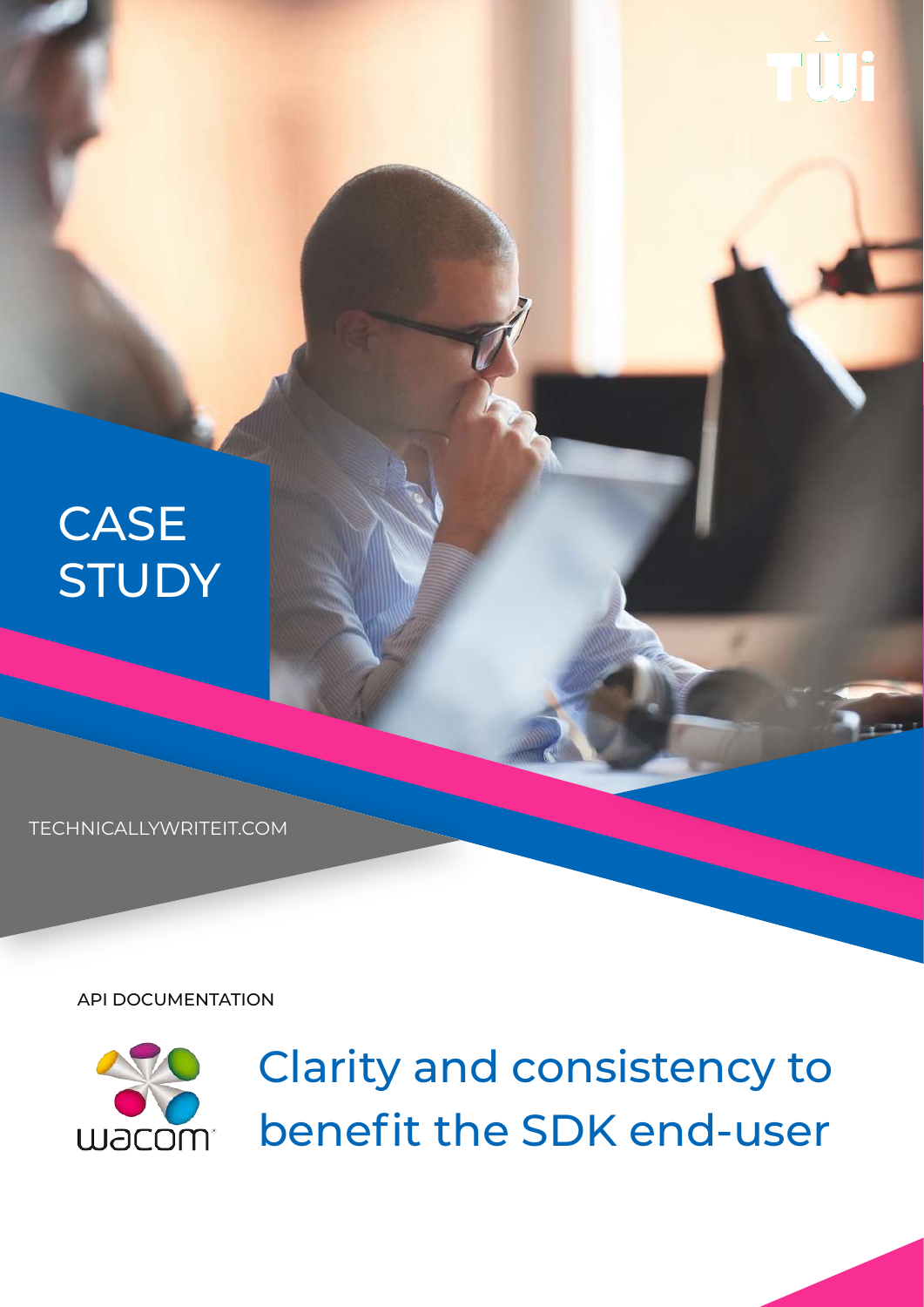

Wacom is the world's leading producer of graphics hardware for designers, artists, and engineers, especially high-end graphics tablets and digital pens. The company was a trailblazer in tablet computing, partnering with Compaq to produce an ancestor of today's tablets in the early 1990s. Wacom provides technology to Samsung for their Galaxy Tab and Galaxy Note products, most notably the S Pen.

## API AND SDK WRITING FOR WACOM

Wacom opens its software to external developers through an Application Programming Interface (API) called Wacom Ink Layer Language (WILL). Using WILL, developers build apps for computers, smartphones, and tablets that can translate mouse or touch inputs into onscreen graphics.

Wacom's aim is to make WILL a standard model for onscreen graphics, just as HTML is the standard for web development. To enable widespread adoption, the WILL Software Development Kit (SDK) supplied to external developers must be easy to use. Improving the kit's built-in documentation was crucial. Wacom needed a major update to the API content for its WILL SDK to achieve their goal.

#### THE CHALLENGE **Overhaul API documentation for the WILL SDK**

Initially, Wacom's WILL developers wrote the SDK documentation themselves. They are gifted developers, but they lacked technical writing training. This led to some issues with their content, such as:

- The SDK content was originally written in Japanese. Subsequent international versions were written by non-native English speakers. Read this to see how translation makes a big difference.
- Knowledge that was especially important for new users was not identified
- Techniques for effective knowledge shar ing were overlooked
- Links between tutorials and the API

refer ence material were not highlighted - Some content was badly formatted,

poorly structured, or difficult to follow

Having identified these issues, Wacom sought a partner with a proven track-record in writing clear, concise API documentation. They needed a team that could work with minimal input, dealing with highly technical and detailed content in a timely manner while providing business-boosting enhancements at every step of the SDK value chain. This included high-level concept articles about WILL, API reference documentation, and tutorials for using WILL on iOS and Android devices and across a wide range of online applications.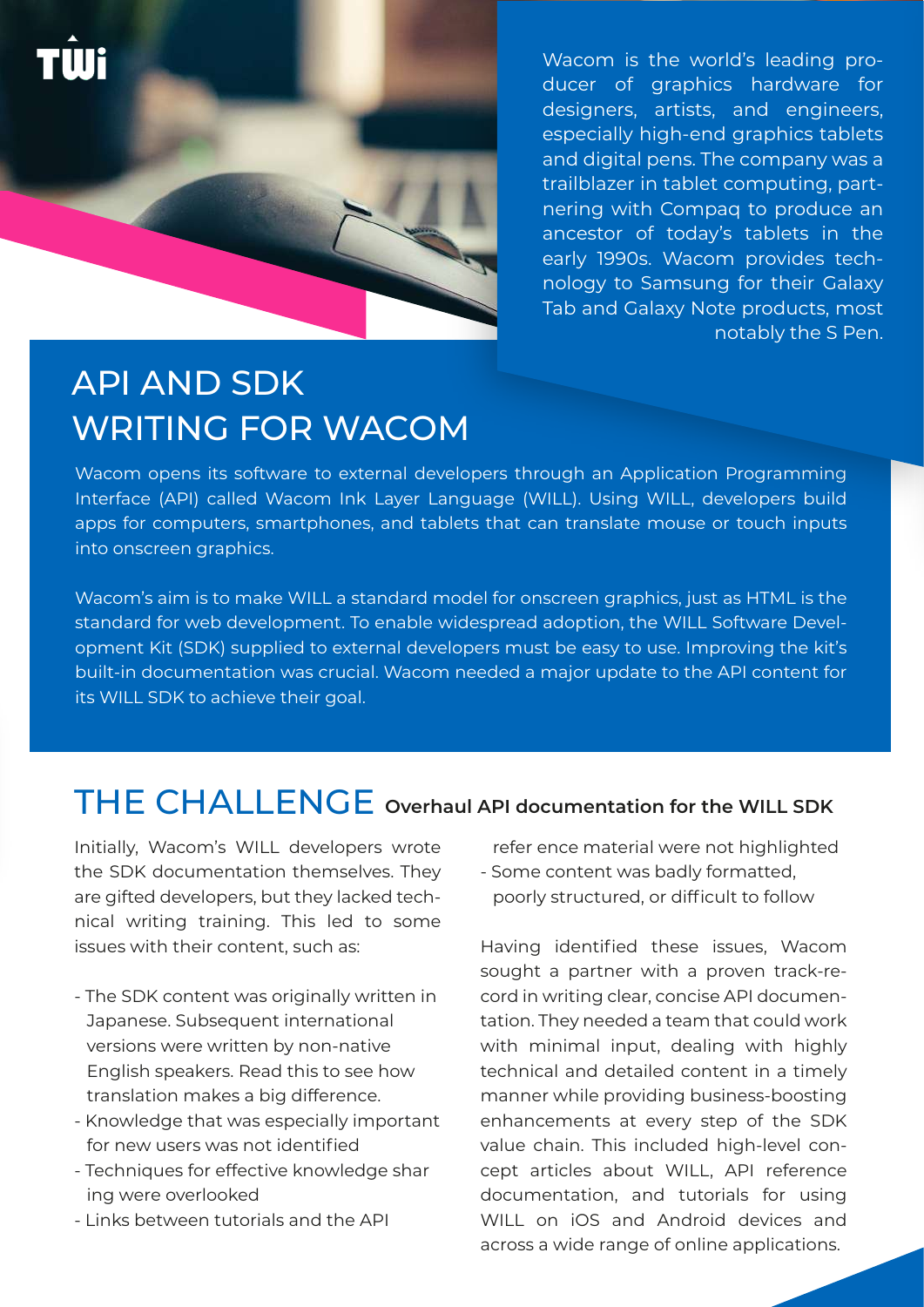### ACTION

We identified how to provide maximum functionality for the end user.

TWi's information architects and technical writers worked with Wacom's developers to improve their WILL SDK documentation. The company selected our Managed Service option, which is designed for projects with a pre-defined scope and budget.

Our initial process was as follows:

**1**

**2**

**3**

**7**

Analyse the existing SDK deliverables and review Wacom's documentation.

Provide Wacom with a full list of potential improvements.

Discuss proposed improvements and agree on a prioritised list of content updates while working to Wacom's timeline.

- **4** Rework concept articles to improve their structure and organisation using Wacom's system.
- **5** Expand Wacom's tutorials to fully support novices while facilitating quick understanding and adoption by experienced users.
- **6** Implement comprehensive linking between these tutorials and related Wacom API reference topics.
	- Develop new information structures for Wacom to protect their content against obsolete or broken links.

Our writers' technical knowledge is an integral part of our service. TWi's experts highlighted instances where code in the WILL SDK documentation did not match code provided in sample files. We also identified areas where API references linked to deprecated or missing objects. Inconsistencies such as these can negatively affect the user experience and damage users' perceptions. Upgraded content enhanced end-user perceptions of the API and the wider Wacom brand.

Detailed status reports and continuously updated timelines allowed Wacom to control review schedules. This significantly reduced waiting times between draft and review handovers, resulting in faster and more efficient content production. Optimising the feedback cycle made the entire development process more efficient.

Other key actions included:

- Identifying information gaps and proposing effective solutions to close them
- Highlighting specific code for use in tutorials, increasing the tutorials' value to learners
- Updating Wacom's metadata to ensure correct outputs, minimising delays
- Creating consistency to provide maximum functionality to the end user and reinforce trust in the Wacom brand